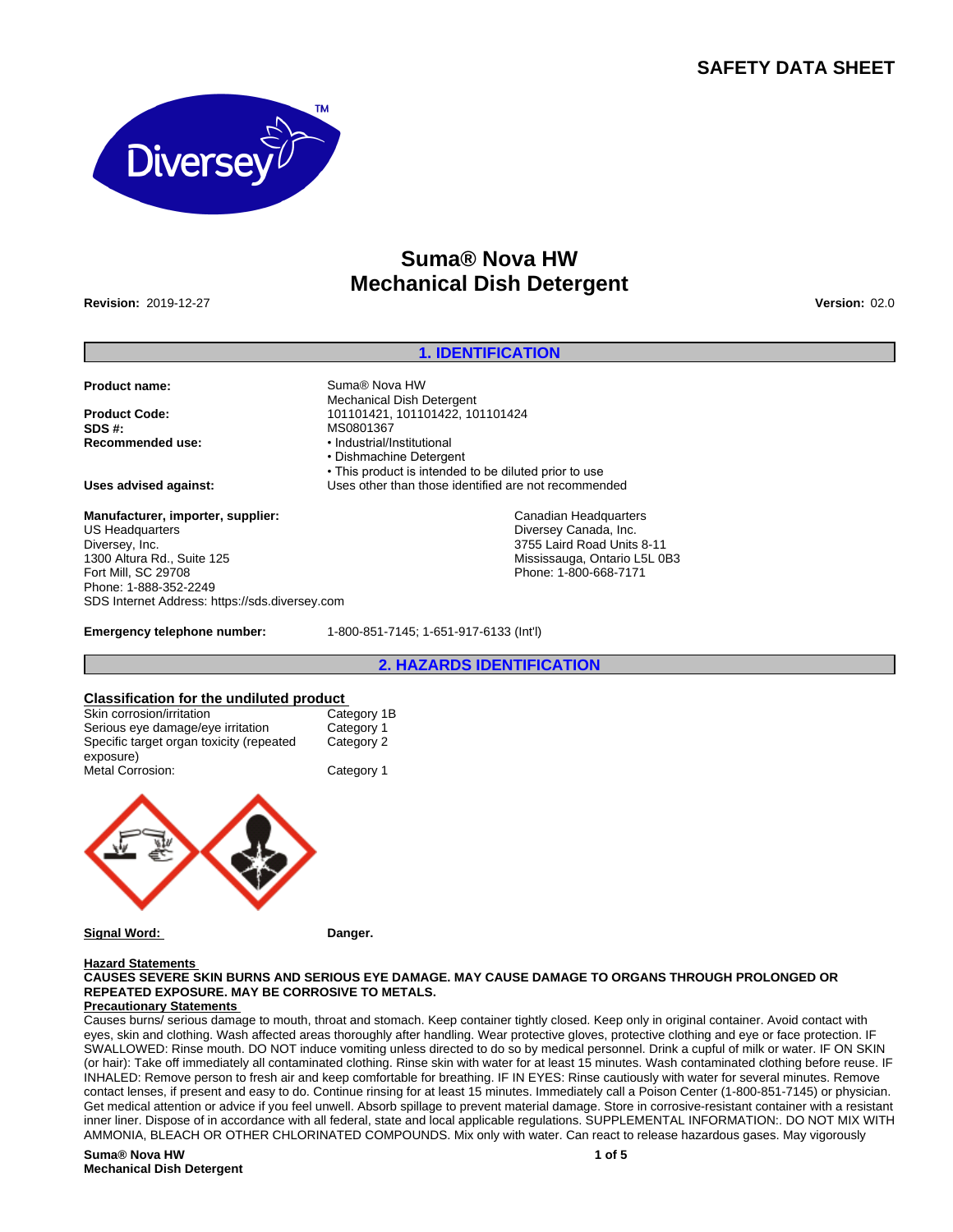react with strong alkaline products resulting in spattering and excessive heat.

#### **Health hazards not otherwise classified (HHNOC)** - Not applicable **Physical hazards not otherwise classified (PHNOC)** - Not applicable

#### **Classification for the diluted product** @ 1:400

This product, when diluted as stated on the label, is not classified as hazardous according to OSHA 29CFR 1910.1200 (HazCom 2012-GHS) and Canadian Hazardous Products Regulations (HPR) (WHMIS 2015-GHS).

## **Hazard and Precautionary Statements**

None required.

## **3. COMPOSITION/INFORMATION ON INGREDIENTS**

## **Classified Ingredients**

| Ingredient(s)                              | CAS#      | Weight %  |
|--------------------------------------------|-----------|-----------|
| Tetrasodium salt of EDTA                   | 64-02-8   | 10 - 30%  |
| Sodium hydroxide                           | 1310-73-2 | $5 - 10%$ |
| Aminotrimethyl phosphonic acid sodium salt | 2235-43-0 | $-5%$     |
| Sodium polyacrylate                        | 9003-04-7 | $-5%$     |

\*Exact percentages are being withheld as trade secret information

## **4. FIRST AID MEASURES**

### **Undiluted Product:**

**Eyes:** IF IN EYES: Rinse cautiously with water for several minutes. Remove contact lenses, if present and easy to do. Continue rinsing for at least 15 minutes.

Skin: IF ON SKIN (or hair): Take off immediately all contaminated clothing. Rinse skin with water for at least 15 minutes.

**Inhalation:** IF INHALED: Remove person to fresh air and keep comfortable for breathing.

**Ingestion:** IF SWALLOWED: Rinse mouth. DO NOT induce vomiting unless directed to do so by medical personnel. Drink a cupful of milk or water.

**Most Important Symptoms/Effects:** No information available. **Immediate medical attention and special treatment needed** Not applicable.

## **Diluted Product:**

**Eyes:** Rinse with plenty of water. **Skin:** No specific first aid measures are required **Inhalation:** No specific first aid measures are required **Ingestion:** IF SWALLOWED: Call a Poison Center (1-800-851-7145) or doctor/physician if you feel unwell.

## **5. FIRE-FIGHTING MEASURES**

**Specific methods:** No special methods required<br> **Suitable extinguishing media:** The product is not flammable **Suitable extinguishing media:** The product is not flammable. Extinguish fire using agent suitable for surrounding fire.<br> **Specific hazards:** Corrosive material (See sections 8 and 10). Corrosive material (See sections 8 and 10).

**Special protective equipment for firefighters:** As in any fire, wear self-contained breathing apparatus pressure-demand, MSHA/NIOSH (approved or equivalent) and full protective gear.

**Extinguishing media which must not be used for safety reasons:** No information available.

## **6. ACCIDENTAL RELEASE MEASURES**

**Personal precautions:** Put on appropriate personal protective equipment (see Section 8.). **Environmental precautions and clean-up methods:** Clean-up methods - large spillage. Absorb spill with inert material (e.g. dry sand or earth), then place in a chemical waste container. Use a water rinse for final clean-up.

## **7. HANDLING AND STORAGE**

**Handling:** Can react to release hazardous gases. Mix only with water. DO NOT MIX WITH AMMONIA, BLEACH, OR OTHER CHLORINATED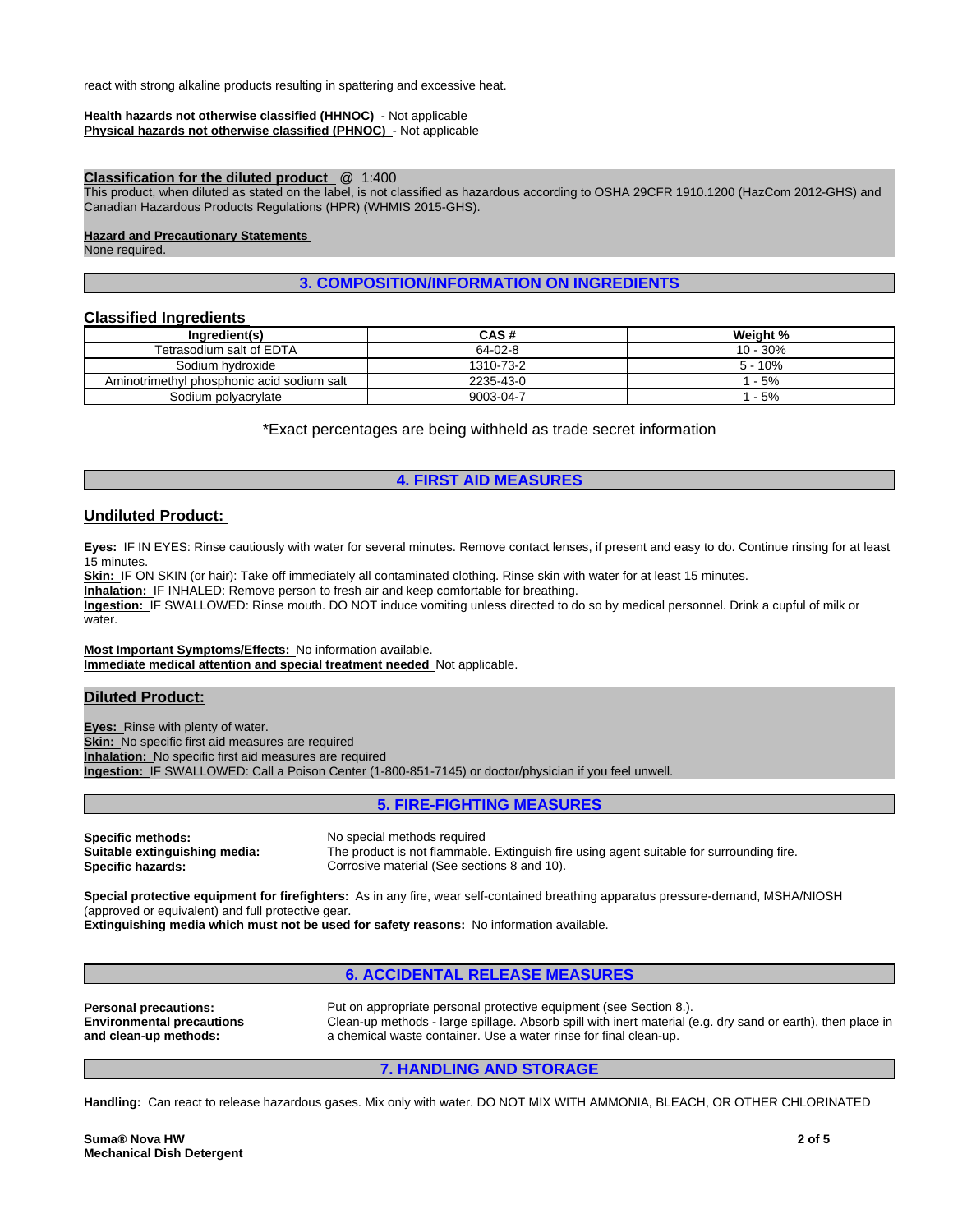COMPOUNDS. May vigorously react with strong alkaline products resulting in spattering and excessive heat. Avoid contact with skin, eyes and clothing. Wash thoroughly after handling. Do not taste or swallow. Product residue may remain on/in empty containers. All precautions for handling the product must be used in handling the empty container and residue. Avoid breathing vapors or mists. Use only with adequate ventilation. Remove and wash contaminated clothing and footwear before re-use. Absorb spillage to prevent material damage. FOR COMMERCIAL AND INDUSTRIAL USE ONLY.

**Storage:** Store in corrosive-resistant container with a resistant inner liner. **Aerosol Level (if applicable) :** Not applicable.

## **8. EXPOSURE CONTROLS / PERSONAL PROTECTION**

#### **Exposure Guidelines:** .

| Ingredient(s)      | . .<br>$-1$                       | 0.011<br>. .<br>uur                            | ៱៰៶៲៱<br>וחט                    |
|--------------------|-----------------------------------|------------------------------------------------|---------------------------------|
| hvdroxide<br>odium | $\rightarrow$<br>040<br>т.<br>. . | $\cdots$<br>$\epsilon$<br><br>ma/m-<br>Ceilina | "WA<br>∠ ma/m <sup>3</sup><br>. |

#### **Undiluted Product:**

**Engineering measures to reduce exposure:**

Good general ventilation should be sufficient to control airborne levels.

#### **Personal Protective Equipment**

It is the responsibility of the employer to determine the potential risk of exposure to hazardous chemicals for employees in the workplace in order to determine the necessity, selection, and use of personal protective equipment.

| Eye protection:                | Chemical-splash goggles.                                                                                                                                                                                                                                 |
|--------------------------------|----------------------------------------------------------------------------------------------------------------------------------------------------------------------------------------------------------------------------------------------------------|
| Hand protection:               | Chemical-resistant gloves.                                                                                                                                                                                                                               |
| Skin and body protection:      | Protective footwear. Wear suitable protective clothing.                                                                                                                                                                                                  |
| <b>Respiratory protection:</b> | In case of insufficient ventilation wear suitable respiratory equipment. A respiratory protection program<br>that meets OSHA's 29 CFR 1910.134 and ANSI Z88.2 requirements must be followed whenever<br>workplace conditions warrant a respirator's use. |
| Hygiene measures:              | Handle in accordance with good industrial hygiene and safety practice.                                                                                                                                                                                   |

#### **Diluted Product:**

**Engineering measures to reduce exposure:** Good general ventilation should be sufficient to control airborne levels.

# **Personal Protective Equipment**<br>Eye protection:

No personal protective equipment required under normal use conditions. **Hand protection:** No personal protective equipment required under normal use conditions. **Skin and body protection:** No personal protective equipment required under normal use conditions. **Respiratory protection:** No personal protective equipment required under normal use conditions. **Hygiene measures:** Handle in accordance with good industrial hygiene and safety practice.

#### **9. PHYSICAL AND CHEMICAL PROPERTIES**

**Explosion limits: - upper:** Not determined **- lower:** Not determined **Physical State:** Liquid **Color:** Clear Red Orange **Evaporation Rate:** No information available *Odor: Characteristic* **Odor: Characteristic Odor threshold:** No information available. **Boiling point/range: Not determined Melting point/range:** Not determined **Melting point/range:** Not determined **Autoignition temperature:** No information available **Solubility:** Completely Soluble **Solubility in other solvents: No information available Density:** 1.2668 Kg/L **Vapor density:** No information available **Bulk density:** No information available **Vapor pressure:** No information available. **Flash point (°F):**  $> 200$  °F  $> 93$  °C **Partition coefficient (n-octanol/water):** No information available **Viscosity:** 12 **Partition coefficient (n-octanol/water):** No information available **Viscosity:** 12 **VOC:** 0 % \* **pH:** > 11 **Flammability (Solid or Gas):** Not applicable **Corrosion to metals:** Metal corrosive **Sustained combustion:** Not applicable

**Decomposition temperature:** Not determined **Elemental Phosphorus:** 0.44 % by wt.

**Dilution pH:** 12.04 **Dilution Flash Point (°F):** > 200 °F > 93.4 °C **VOC % by wt. at use dilution:** 0 %

\* - Title 17, California Code of Regulations, Division 3, Chapter 1, Subchapter 8.5, Article 2, Consumer Products, Sections 94508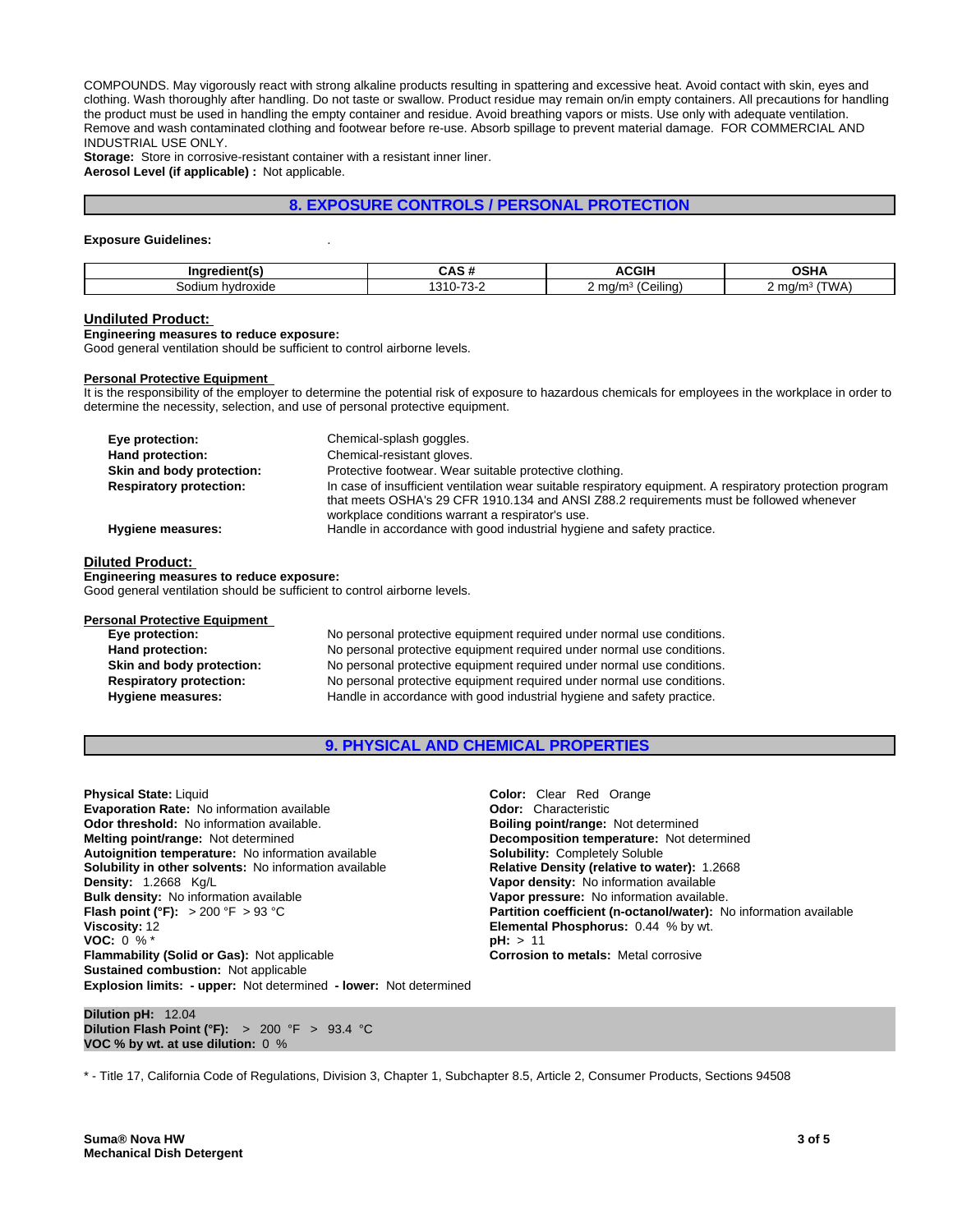## **10. STABILITY AND REACTIVITY**

| <b>Reactivity:</b>                  | Not Applicable                                                                                       |
|-------------------------------------|------------------------------------------------------------------------------------------------------|
| Stability:                          | The product is stable                                                                                |
| Possibility of hazardous reactions: | May vigorously react with strong alkaline products resulting in spattering and excessive heat.       |
| Hazardous decomposition products:   | None reasonably foreseeable.                                                                         |
| <b>Materials to avoid:</b>          | Ammonia. Do not mix with chlorinated products (such as bleach). Do not mix with any other product or |
|                                     | chemical unless specified in the use directions.                                                     |
| <b>Conditions to avoid:</b>         | No information available.                                                                            |
|                                     |                                                                                                      |

## **11. TOXICOLOGICAL INFORMATION**

#### **Information on likely routes of exposure:**

Skin contact, Inhalation, Ingestion, Eye contact

#### **Delayed, immediate, or chronic effects and symptoms from short and long-term exposure**

**Skin contact:** Corrosive. Causes severe burns. Symptoms may include burns, blisters, redness and pain (which may be delayed). **Eye contact:** Corrosive. Causes serious eye damage. Symptoms may include pain, burning sensation, redness, watering, blurred vision or loss of vision.

**Ingestion:** Causes burns/ serious damage to mouth, throat and stomach. Symptoms may include stomach pain and nausea. **Inhalation:** May cause irritation and corrosive effects to nose, throat and respiratory tract. Symptoms may include coughing and difficulty breathing.

**Sensitization:** No known effects.

**Target Organs (SE):** None known

**Target Organs (RE):** No information available

### **Numerical measures of toxicity**

**ATE - Oral (mg/kg):** >5000 **ATE - Inhalatory, mists (mg/l):** 7.9

## **12. ECOLOGICAL INFORMATION**

**Ecotoxicity:** No information available.

**Persistence and Degradability:** No information available.

**Bioaccumulation:** No information available.

## **13. DISPOSAL CONSIDERATIONS**

**Waste from residues / unused products (undiluted product):** This product, as sold, if discarded or disposed, is a hazardous waste according to Federal regulations (40 CFR 261.4 (b)(4)). Under RCRA, it is the responsibility of the user of the product to determine, at the time of disposal, whether the waste solution meets RCRA criteria for hazardous waste. Dispose in compliance with all Federal, state, provincial, and local laws and regulations.

**Waste from residues / unused products (diluted product):** This product, when diluted as stated on this SDS, is not a hazardous waste according to Federal regulations (40 CFR 261.4 (b)(4)). Under RCRA, it is the responsibility of the user of the product to determine, at the time of disposal, whether the waste solution meets RCRA criteria for hazardous waste. Dispose in compliance with all Federal, state, provincial, and local laws and regulations.

**RCRA Hazard Class (undiluted product):** D002 Corrosive Waste **RCRA Hazard Class (diluted product): Not Regulated Contaminated Packaging:** Do not re-use empty containers.

## **14. TRANSPORT INFORMATION**

**DOT/TDG/IMDG:** The information provided below is the full transportation classification for this product. This description does not account for the package size(s) of this product, that may fall under a quantity exception, according to the applicable transportation regulations. When shipping dangerous goods, please consult with your internal, certified hazardous materials specialist to determine if any exceptions can be applied to your